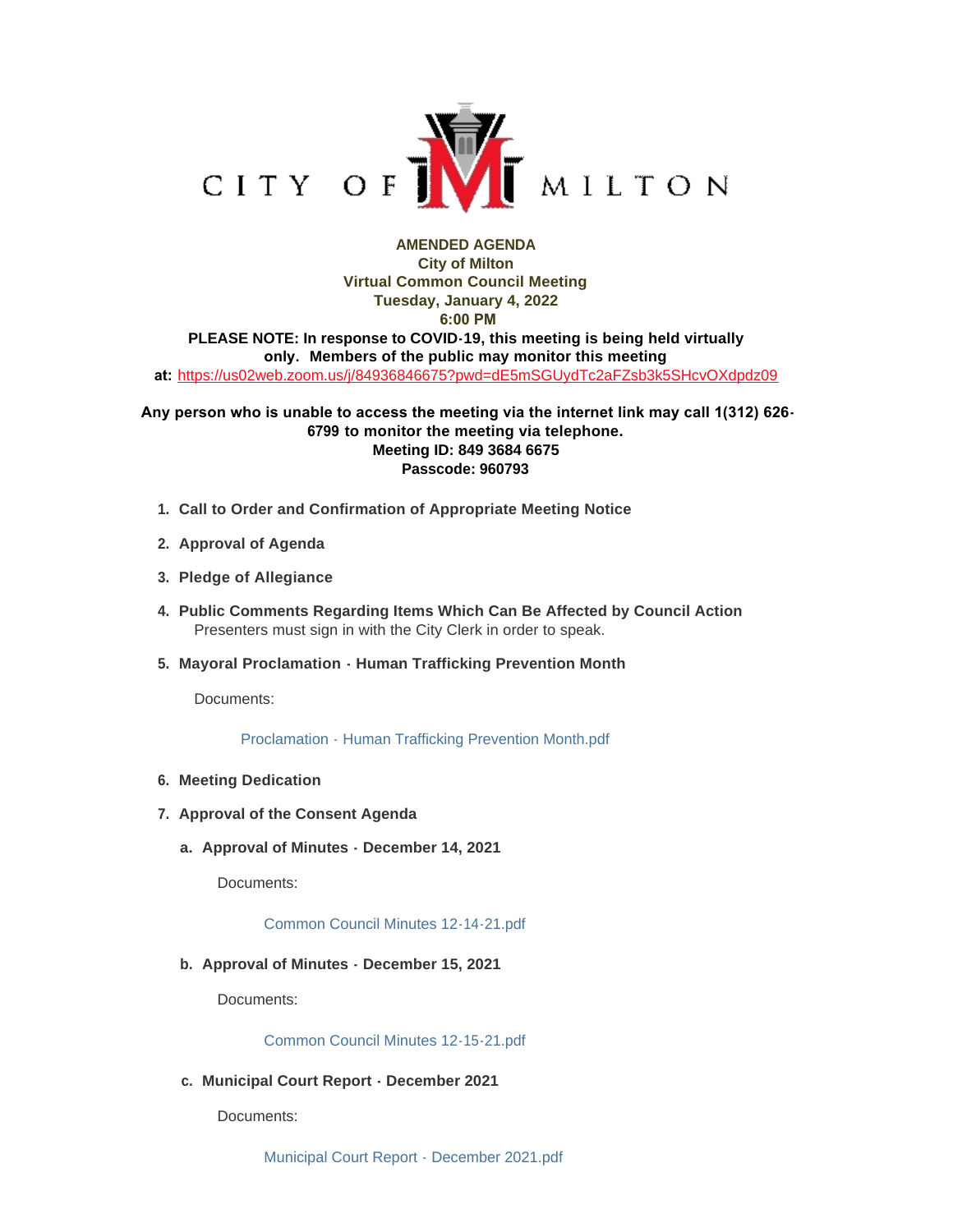**Discussion and Possible Action Regarding a Conditional Use Permit to Allow 8. Temporary Outdoor Storage in A Commercial Storage Container Located at 1250 Arthur Drive**

Documents:

[Memo - 1250 Arthur Drive CUP - Council.pdf](https://www.milton-wi.gov/AgendaCenter/ViewFile/Item/9363?fileID=7168) [Conditional Use Permit Application - 1250 Arthur Drive.pdf](https://www.milton-wi.gov/AgendaCenter/ViewFile/Item/9363?fileID=7163) [Findings of Fact - 1250 Arthur Drive.pdf](https://www.milton-wi.gov/AgendaCenter/ViewFile/Item/9363?fileID=7164) [Map - 1250 Arthur Drive.pdf](https://www.milton-wi.gov/AgendaCenter/ViewFile/Item/9363?fileID=7166) [Notice of Public Hearing - American Awards, CUP, 1250 Arthur Dr.pdf](https://www.milton-wi.gov/AgendaCenter/ViewFile/Item/9363?fileID=7167)

**Discussion and Possible Action Regarding Resolution 2022-01 Resolution Supporting 9. the Wisconsin Energy Independent Community Partnership**

Documents:

[Memo - OEI Grant Application - Resolution 2022-01.pdf](https://www.milton-wi.gov/AgendaCenter/ViewFile/Item/9362?fileID=7170) [Resolution 2022-01 Resolution Supporting the Wisconsin Energy Independent](https://www.milton-wi.gov/AgendaCenter/ViewFile/Item/9362?fileID=7162)  Community Partnership.pdf

**Discussion and Possible Action Regarding A Work Order from Baxter & Woodman to 10. Perform General Engineering Services**

Documents:

[Memo - General Engineering.pdf](https://www.milton-wi.gov/AgendaCenter/ViewFile/Item/9337?fileID=7142) [212366.00\\_2022 General Engineering WO.pdf](https://www.milton-wi.gov/AgendaCenter/ViewFile/Item/9337?fileID=7143)

**Discussion and Possible Action Regarding Continuation of a Private Lead Service 11. Line Replacement Program and Filing an Application for Financial Assistance from State of Wisconsin Environmental Improvement Fund**

Documents:

[Council Memo - LSL Program.pdf](https://www.milton-wi.gov/AgendaCenter/ViewFile/Item/9338?fileID=7144) [LSL Attachments.pdf](https://www.milton-wi.gov/AgendaCenter/ViewFile/Item/9338?fileID=7145)

#### **Review of November Financial Statements 12.**

Documents:

[Monthly 1 - Cash Report.pdf](https://www.milton-wi.gov/AgendaCenter/ViewFile/Item/9341?fileID=7157) [Monthly 2 - Check Register.pdf](https://www.milton-wi.gov/AgendaCenter/ViewFile/Item/9341?fileID=7158) [Monthly 3 - General Fund Summary.pdf](https://www.milton-wi.gov/AgendaCenter/ViewFile/Item/9341?fileID=7159) [Monthly 4 - Water, Sewer, Stormwater, Library.pdf](https://www.milton-wi.gov/AgendaCenter/ViewFile/Item/9341?fileID=7160) [Monthly 5 - General Fund Detail.pdf](https://www.milton-wi.gov/AgendaCenter/ViewFile/Item/9341?fileID=7161)

### **General Items 13.**

- **Committee Reports a.**
- **Staff Reports b.**
- **CLOSED SESSION: Consideration of a motion to convene into closed session 14. pursuant to Wisconsin Statute Section 19.85(1)( e), deliberating or negotiating the purchasing of public properties, the investing of public funds, or conducting other**